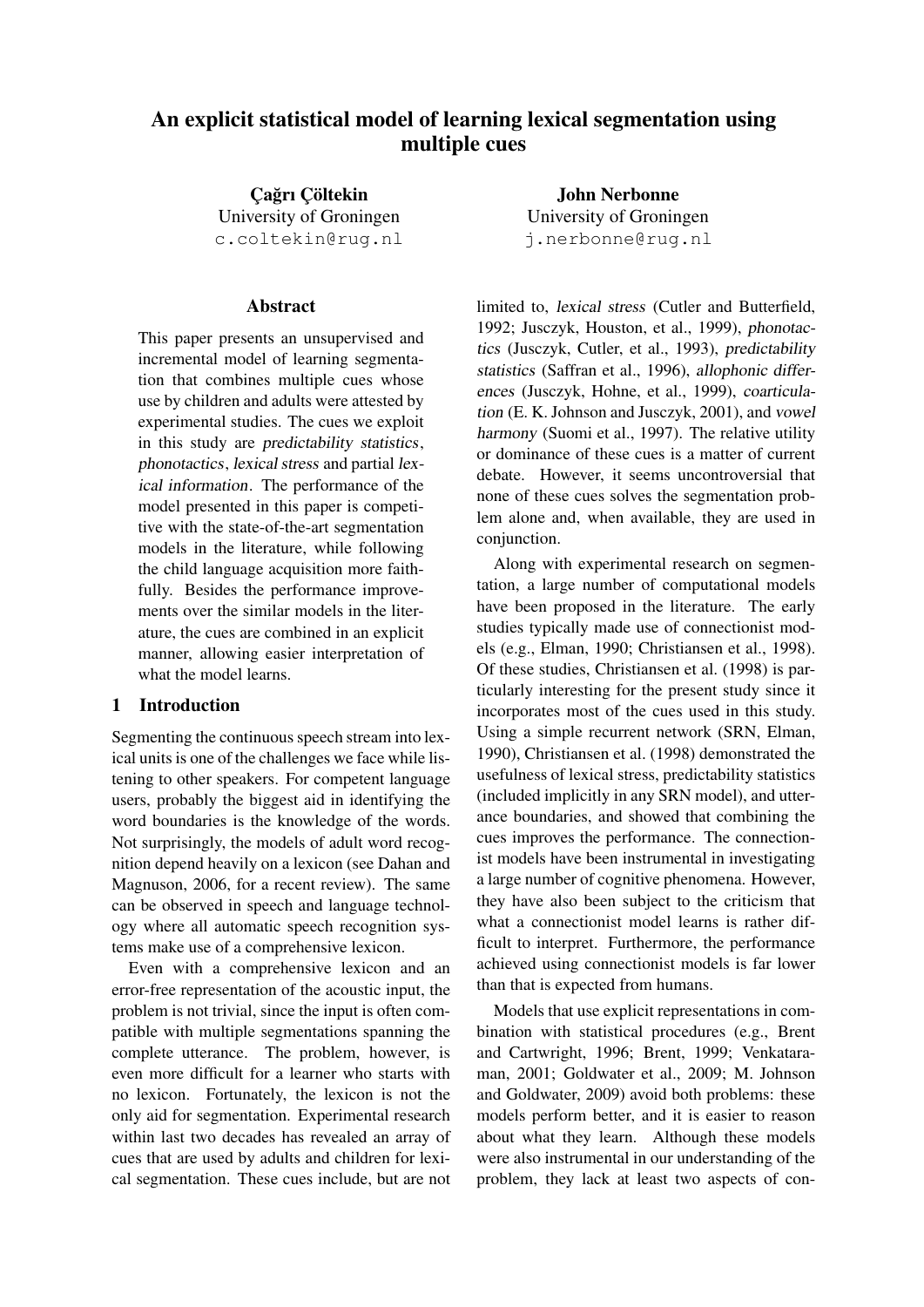nectionist models that fit human processing better. First, even though we know that human segmentation is incremental and predictive, most of these models process their input either in a batch fashion, or they require the complete utterance to be presented before attempting to segment the input. Second, it is generally difficult to incorporate arbitrary cues into most of these models.

Models that use explicit representations with incremental models exist (e.g., Monaghan and Christiansen, [2010;](#page-8-14) Lignos, [2011\)](#page-8-15), but are rather rare. Furthermore, the investigation of cues and cue combination in segmentation is also relatively scarce within the recent studies (exceptions include the investigation of various suprevised models by Jarosz and J. A. Johnson, [2013\)](#page-8-16).

The present paper introduces a strictly incremental, unsupervised method for learning segmentation where the learning method and internal representations are explicitly defined. Crucially, we use a set of cues demonstrated to be used by humans in solving the segmentation problem. The simulations results that we present are based on the same child-directed speech input used by many other studies in the literature.

The rest of this article is organized as follows: in the next section, we present a method for combining cues. Section [3](#page-1-0) describes the cues used in this study. The simulations are described and results are presented in Section [4.](#page-4-0) A general discussion of the modeling framework and the simulation results are given in Section [5.](#page-6-0)

# 2 A cue combination method

We know that there is no single cue that always gives the correct answer in the lexical segmentation task. We also know that humans combine multiple cues when available. In this section we define a method to segment a given utterance using multiple boundary indicators, or cues, and learn to segment better by estimating usefulness of each indicator. In essence, each indicator makes a decision on each potential boundary location. The method combines these indicators' decisions to arrive at a hopefully more accurate decision. In machine learning terms, we formulate a number of binary classifiers, and aim to get a better classifier using a combination of them. This problems is a relatively well-studied subject in the machine learning literature (e.g., Bishop, [2006,](#page-8-17) chapter 14). Here a simple and well-known method, major-

ity voting, will be used for combining multiple boundary indicators.

Majority voting is a common (and arguably effective) method in everyday social and political life. As a result, it has been well studied, and known to work well especially if each voter's decision is better than random on average, and votes are cast independently. In practice, even though the votes are almost never independent, majority voting is still an effective way of combining multiple classifiers (see Narasimhamurthy, [2005,](#page-8-18) for a discussion of the effectiveness of the method).

The majority voting combines each vote equally. Even though this may be a virtue in the social and political context, it is a shortcoming for a computational procedure that incorporates information from multiple sources with varying usefulness. We will use a simple augmentation of majority voting to model, weighted majority voting (Littlestone and Warmuth, [1994\)](#page-8-19), that weighs the utility of the information provided by each source.

In weighted majority voting, the voters that make fewer errors get higher weights. In an unsupervised setting as ours, we do not know for certain when a voter makes an mistake. Instead, we take a voter's decision to be correct if it agrees with the majority. Initially we set all the weights to 1, trusting all the voters equally. We adopt an incremental version of the algorithm, where we keep the count of 'errors' made by each voter i,  $e_i$ , which is incremented every time the voter disagrees with the majority. After every boundary decision, first, the error counts are updated for each voter. Then, the weight,  $w_i$ , of each voter is updated using,

$$
w_i \leftarrow 2\left(0.5 - \frac{e_i}{N}\right)
$$

where N is the number of boundary decisions made so far, including the current one.

This update rule sets the weight of a voter that is half the time wrong (a voter that votes at random) to zero, eliminating the incompetent voters. If the votes of a voter are in accordance with the weighted majority decision almost all the time, the weight stays close to one.

#### <span id="page-1-0"></span>3 Cues and boundary indicators

The combination method above allows us to combine an arbitrary number of boundary indicators. In our setting, each psychologically motivated cue is represented by multiple boundary indicators that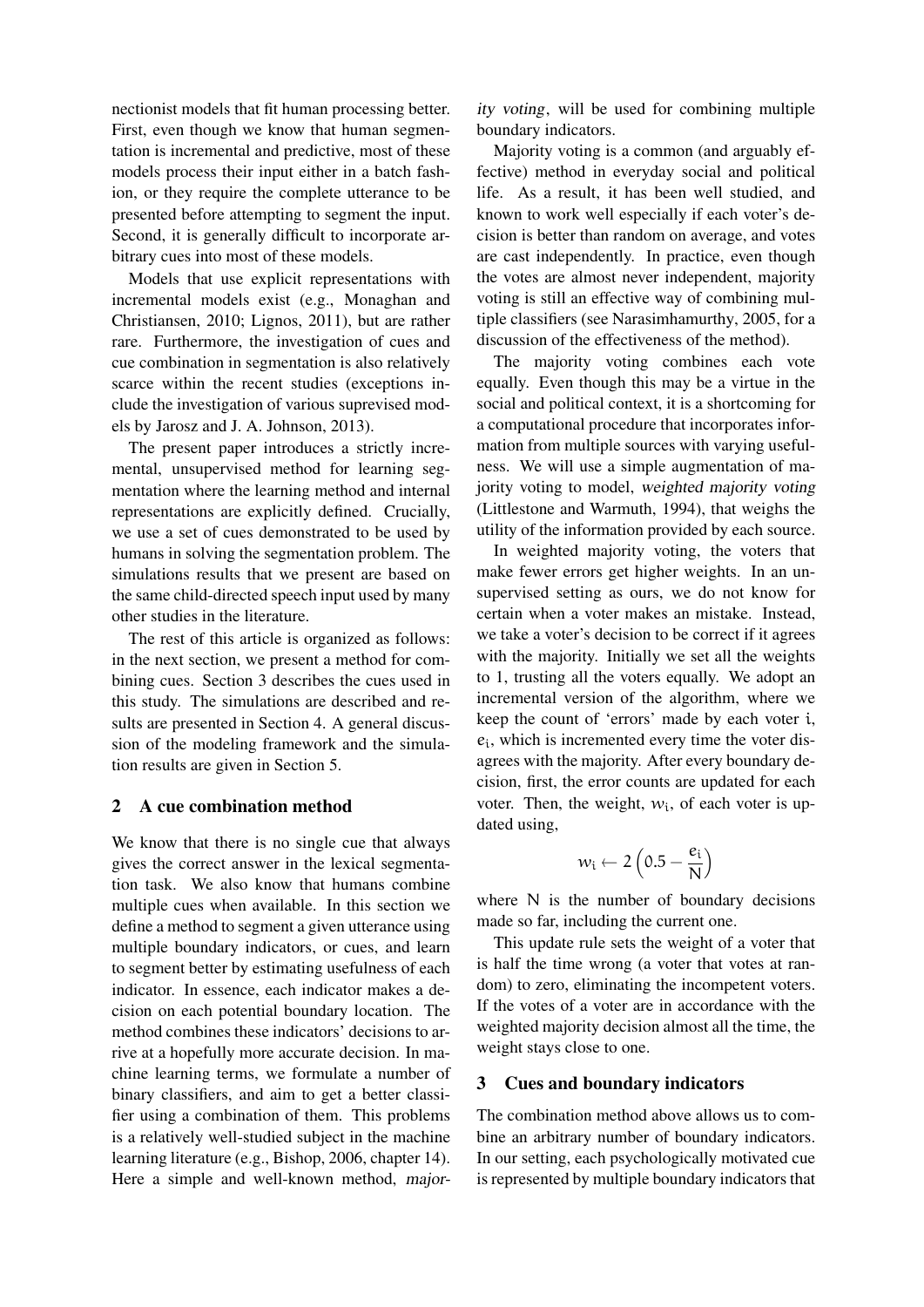differ based on the source of information used and the way this information is turned into a quantitative measure. This section introduces all of these cues, and the boundary indicators that stem from quantification of these cues in different ways.

## 3.1 Predictability statistics

At least as early as Harris [\(1955\)](#page-8-20), it was known that a simple property of natural language utterances can aid identifying the lexical units that form an utterance: predictability within the units is high, predictability between the units is low. However, until the influential study by Saffran, Aslin, and Newport [\(1996\)](#page-8-4), the idea was not investigated in developmental psycholinguistics as a possible source of information that children may use for segmentation. After Saffran et al. [\(1996\)](#page-8-4) showed that 8-month-old infants make use of predictability statistics to extract word-like units from an artificial language stream, a large number of studies confirmed that predictability based strategies are used by adults and children for learning different aspects of language (e.g., Thiessen and Saffran, [2003;](#page-9-1) Newport and Aslin, [2004;](#page-8-21) Graf Estes et al., [2007;](#page-8-22) Thompson and Newport, [2007;](#page-9-2) Perruchet and Desaulty, [2008\)](#page-8-23).

To use in our cue combination system, we need to quantify the notion of predictability. In this study, we use two information theoretic measures of predictability (or surprise), to define a set of boundary indicators. The first one, pointwise mutual information (MI) is defined as

$$
MI(l,r) = log_2 \frac{P(l,r)}{P(l)P(r)}
$$

where l and r are strings of phonemes to the left and right of the possible boundary location. We define our second measure, boundary entropy (H) of a potential boundary after string l as

$$
H(l)=-\sum_{r\in A}P(r|l)\log_2\left(P\left(r|l\right)\right)
$$

where the sum ranges over all phonemes in the alphabet, A. [1](#page-2-0)

The use of both the MI and the H is motivated by the finding that combination multiple predictability measures result in better segmentation

(see Cöltekin,  $2011$ , p.101, for an analysis). Furthermore, for asymmetric measures, like entropy,  $H(1)$  is clearly not the same as  $H(r)$ . Motivated by the finding that children use 'reverse predictability' (Pelucchi et al., [2009\)](#page-8-25), we also incorporate a reverse entropy measure in the present study.

In most studies in the literature, the context l and r are single basic units (phonemes in our case). The different phoneme context sizes may capture regularities that exist because of different linguistic units. The relation between the phoneme context size and the linguistic units, of course, is not clear-cut. However, for example, we expect context size of one to capture the regularities between the phonemes, while context size of two or three to capture regularities between larger units, such as syllables.

The above parameters result in an array of indicators. However, none of the indicators we use have a natural threshold to decide whether a given position is a boundary or not. To get a boundary decision out of a single measure (MI or H), we adopt a method similar to a commonly used unsupervised method that decides for a boundary at the 'peaks' of unpredictability. A particular shortcoming of this strategy, however, is that it can never find both boundaries of a single-phoneme word, as there cannot be two peaks one after another. To remedy this, the partial-peak strategy we employ here makes use of two sets of boundary indicators for each potential boundary: one posits a boundary after an increase in H (or a decrease in MI) and the other posits a boundary before a decrease in H.

#### <span id="page-2-2"></span>3.2 Utterance boundaries

An attractive aspect of the predictability-based segmentation is that it does not require any lexical knowledge in advance—unlike other cues noted in Section [1.](#page-0-0) However, certain aspects of phonotactics, such as the regularities found at the beginning and end of words, can be induced from the boundaries already marked in the input without the need for a lexicon. As a result, clearly marked lexical unit boundaries may serve as another source of information that can bootstrap the acquisition of lexical units.[2](#page-2-1)

<span id="page-2-0"></span><sup>&</sup>lt;sup>1</sup>The input to children is better represented by 'segments' or 'phones'. However, since the data used in our simulations does not contain any phonetic variation, in this paper, we use the term phoneme when referring to the basic input unit.

<span id="page-2-1"></span><sup>&</sup>lt;sup>2</sup>There are a number of acoustic cues (e.g., pauses) that are highly correlated with lexical unit boundaries. However, we do not make use of them in this study since they are considered to be unreliable, and they are not marked in the corpora at hand.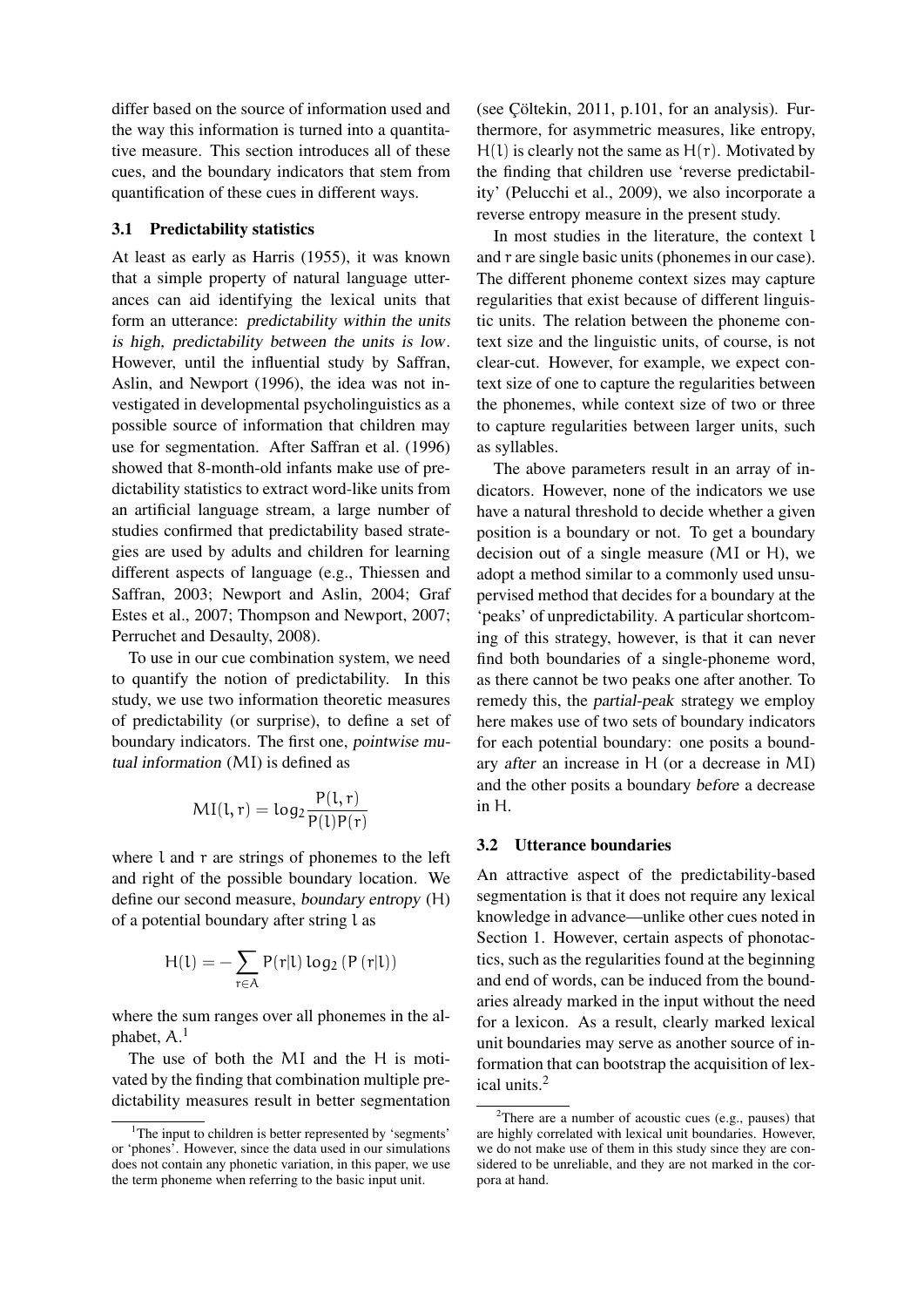All models of segmentation in the literature use utterance boundaries implicitly by assuming that the words cannot straddle utterance boundaries. The explicit use of utterance boundaries to discover regularities about words is common in connectionist models (e.g., Aslin et al., [1996;](#page-8-26) Christiansen et al., [1998;](#page-8-9) Stoianov and Nerbonne, [2000\)](#page-8-27). Similar use of utterance boundaries in nonconnectionist models is rather rare. Three exceptions to this are the models described by Brent [\(1996\)](#page-8-28), Fleck [\(2008\)](#page-8-29) and Monaghan and Christiansen [\(2010\)](#page-8-14). The method described in this section is similar to Fleck's method, where the model estimates the probability of observing a boundary given its left and right context,  $P(b|l, r)$ , where b represents boundary, and as before, l and r represent left and right contexts, respectively. If this probability is greater than 0.5, the model inserts a boundary. Using utterance boundaries and the pauses, Fleck [\(2008\)](#page-8-29) presents a batch algorithm with a few ad hoc corrections that estimates the probabilities  $P(b)$ ,  $P(l|b)$ ,  $P(r|b)$ ,  $P(l)$ ,  $P(r)$ , and uses Bayesian inversion to estimate  $P(b|l, r)$ .

In this work, instead of  $P(b|l, r)$ , we estimate probabilities of utterance beginnings,  $P(ub|r)$ , and probabilities of utterance ends, P(ub|l), where ub stands for utterance boundary. These probabilities can directly be estimated from the utterance edges in the input corpus, and can be used as cues for discovering non-initial or nonfinal boundaries. Similar to the predictability, using different length l and r we obtain a set of indicators for  $P(u b|r)$  and  $P(u b|l)$ .

Unlike  $P(b|l, r)$ , for  $P(ublr)$  and  $P(ubl)$  we do not have a straightforward threshold to make a boundary decision. Instead, we appeal to the familiar solution, and use 'partial peaks' in these values as boundary indications.

## 3.3 Lexical stress

Lexical stress is one of the cues for segmentation that is well supported by psycholinguistic research (e.g., Cutler and Butterfield, [1992;](#page-8-1) Jusczyk, Houston, et al., [1999;](#page-8-2) Jusczyk, [1999\)](#page-8-30). Lexical stress is used in many languages for marking the prominent syllable in a word. For languages that exhibit lexical stress, the prominent syllable will typically be in a particular position in the word, allowing discovery of the boundaries based on the position of stressed syllable.

Despite the prominence of stress as a cue for

segmentation, there are relatively few computational studies that investigate use of stress. Christiansen et al. [\(1998\)](#page-8-9) incorporates stress as a cue in their connectionist cue combination system. Swingley [\(2005\)](#page-9-3) provides a careful analysis of stress patterns of the bisyllabic words found by a discovery procedure on mutual information and frequency. Gambell and Yang [\(2006\)](#page-8-31) present surprisingly good segmentation results with a rulebased learner whose main source of information is lexical stress. One of the major problems with the these studies, which has also been carried over to the present study, is the lack of corpora with realistic stress assignment (see Section [4.1\)](#page-4-1).

Our stress-based strategy is similar to the strategy used for learning phonotactics described in Section [3.2.](#page-2-2) Instead of collecting statistics about phoneme n-grams, we collect statistics over stress assignments on phoneme n-grams. However, the probabilities are estimated over already known lexical units. Given stress patterns l and r, we estimate  $P(b|l)$  from endings of the known lexical units, and  $P(b|r)$  from the beginnings of the lexical units. Again we use these quantities as indicators for variable length l and r. Using the partialpeak boundary decision strategy in combination with the weighted majority voting algorithm, as before, we define a set of boundary indicators and operationalize lexical stress as another cue for segmentation.

## 3.4 Lexicon

For adults, a comprehensive lexicon is probably the most useful cue for segmentation. We do not expect infants to have a lexicon at the beginning. However, as they build their lexicon, or 'proto-lexicon', they may put it in use for discovering novel lexical units. This is the main strategy behind the majority of state-of-the-art computational models of segmentation (e.g., Brent, [1999;](#page-8-11) Venkataraman, [2001;](#page-9-0) Goldwater et al., [2009\)](#page-8-12). The models that guess boundaries rarely build and use an explicit lexicon (exceptions include Monaghan and Christiansen, [2010\)](#page-8-14).

In this study we also experiment with an (admittedly naive) set of lexical cues to word boundaries. The idea is to indicate a boundary when there are word-like strings on both sides of the boundary candidate. In our usual majority voting framework, these form two additional sets of boundary indicators. First, given a possible boundary loca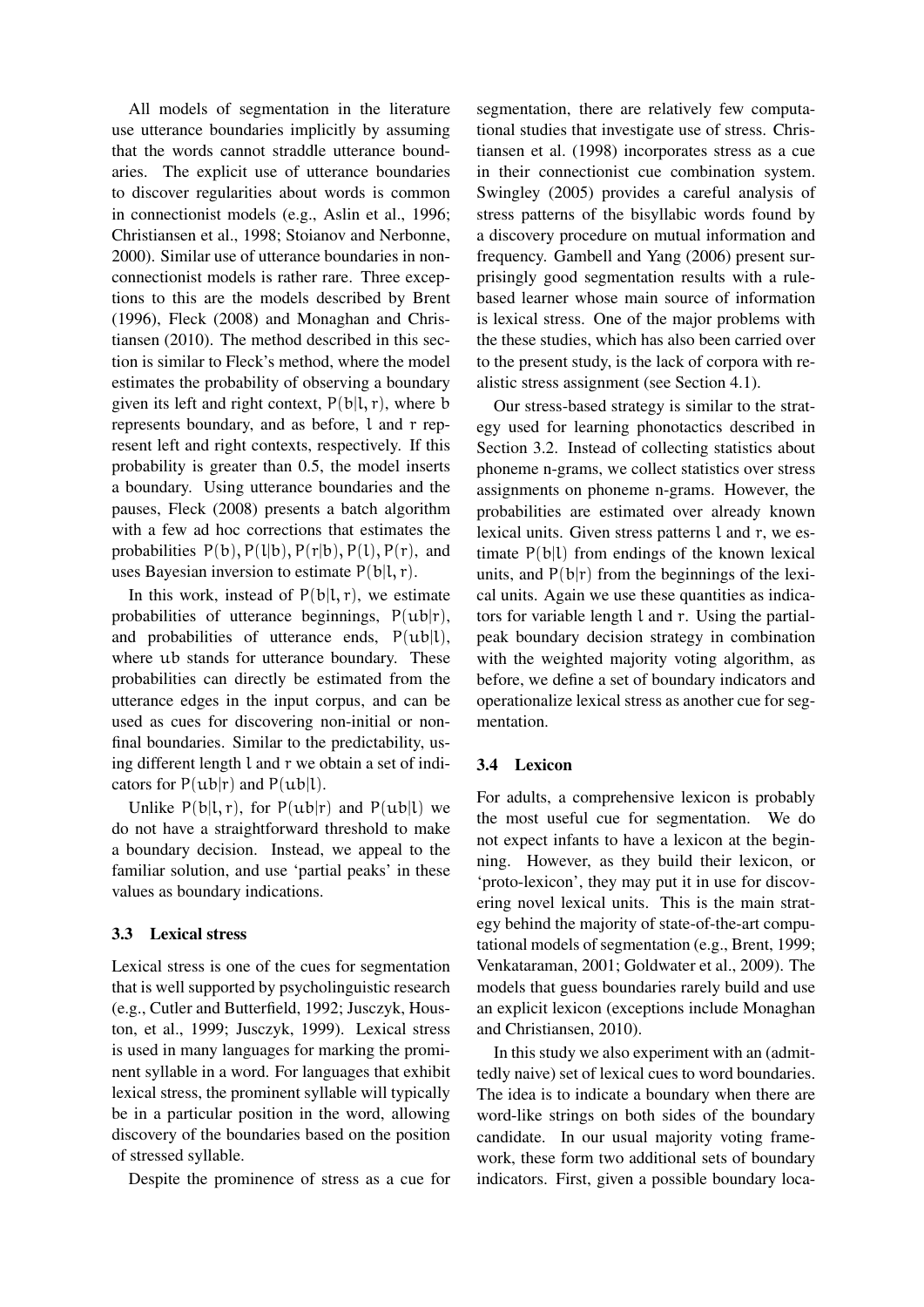tion, we simply count the frequencies of already known words beginning or ending at the position in question. The second indicator is based on the number of times the phoneme sequences surrounding the boundary found at the beginnings or ends of the previously discovered words. The second indicator is essentially the same as the phonotactics component discussed in Section [3.2,](#page-2-2) except that it is calculated using already known word types instead of utterance boundaries.

Similar to the other asymmetric indicators discussed previously, we have two flavors for each indicator. One indicating the existence of words to the right of the boundary candidate (words beginning at the boundary), and the other indicating the existence of words the left of the boundary candidate (word ending at the boundary). As with the other cues, these result in a set of indicators whose primary source of information is the potential lexical units in the learner's incomplete and noisy lexicon.

# <span id="page-4-0"></span>4 Experiments

## <span id="page-4-1"></span>4.1 Data

We use a child-directed speech corpus from the CHILDES database (MacWhinney and Snow, [1985\)](#page-8-32). It was collected by Bernstein Ratner [\(1987\)](#page-8-33) and the original orthographic transcription of the corpus was converted to a phonemic transcription by Brent and Cartwright [\(1996\)](#page-8-10). The same corpus has been used by many recent studies. Following the convention in the literature the corpus will be called the BR corpus.

For the results reported for segmentation strategies that make use of lexical stress, the BR corpus was marked for lexical stress semi-automatically following the procedure described by Christiansen et al. [\(1998\)](#page-8-9) for annotating the Korman corpus (Korman, [1984\)](#page-8-34). The stress assignment is done according to stress patterns in the MRC psycholinguistic database. All single-syllable words are coded as having primary stress, and the words that were not found or did not have stress assignment in the MRC database were annotated manually.

#### 4.2 Evaluation metrics

Two quantitative measures, precision (P), recall (R) and their harmonic mean F*1*-score (F-score, or F, for short), have become the standard evaluation measures for computational simulations. Following recent studies in the literature we present pre-

cision recall and F-scores for boundaries (BP, BR, BF), word tokens (WP, WR, WF) and word types or lexicon (LP, LR, LF). Besides precision and recall, we also present two error measures, oversegmentation  $(E_0)$  and undersegmentation  $(E_u)$  errors, defined as  $E_0 = FP/(FP + TN)$  and  $E_u$  =  $FN/(FN + TP)$ , where TP, FP, TN and FN are true positives, false positives, true negatives, and false negatives respectively.

In plain words,  $E_0$  is the number of the false boundaries inserted by the model divided by the total number of word internal positions in the corpus. Similarly,  $E_u$  is the ratio of boundaries missed to the total number of boundaries. Although these error measures are related to precision and recall, they provide different, and sometimes better, insights into the model's behavior.

#### <span id="page-4-4"></span>4.3 Reference models

In this paper, we compare the results obtained by the cue combination model with two baselines. The first baseline is a random model (RM) that assigns boundaries with the probability of boundaries in the input corpus. The RM is more informed than a completely random classifier, but it has been customary (since Brent and Cartwright, [1996\)](#page-8-10) in segmentation literature to set the bar a little bit higher. The second reference model is a lexicon-building model similar to many state-ofthe-art models. The model described here, which we call LM, assigns probabilities to possible segmentations as described in Equations [1](#page-4-2) and [2.](#page-4-3)

$$
P(s) = \prod_{i=1}^{n} P(w_i)
$$
 (1)

<span id="page-4-3"></span><span id="page-4-2"></span>
$$
P(w) = \begin{cases} (1 - \alpha)f(w) & \text{if } w \text{ is known} \\ \alpha \prod_{i=1}^{m} P(a_i) & \text{if } w \text{ is unknown} \end{cases}
$$
 (2)

where s is a sequence of phonemes (e.g., an utterance or a corpus),  $w_i$  is the i<sup>th</sup> word in the sequence,  $a_i$  is the i<sup>th</sup> sound in the word,  $f(w)$  is the relative frequency of the word  $w$ , m is the number of known words, and  $0 \le \alpha \le 1$  is the only parameter of the model. In all experiments reported in this paper, we will fix  $\alpha$  at 0.5.

For the incremental model defined here, a word is 'known', if it was used in a previous segmentation. The model accepts whole utterances as single words if the utterance does not contain any known words.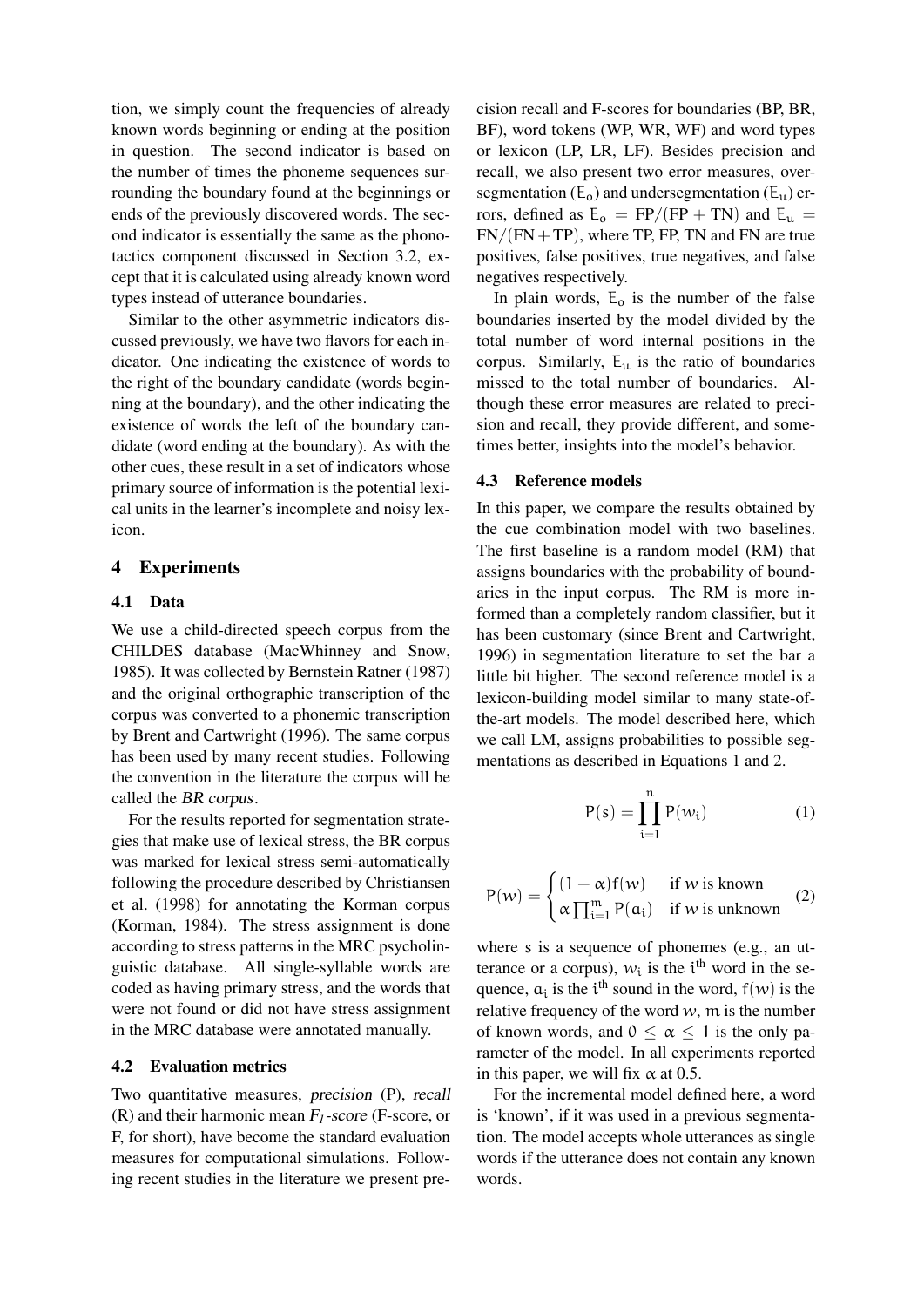<span id="page-5-0"></span>

|                                                                      |   | boundary |   |   | word |                                              | lexicon |   |   |
|----------------------------------------------------------------------|---|----------|---|---|------|----------------------------------------------|---------|---|---|
| model                                                                | Р | R        | F | P |      | $R$ F                                        | P       | R | F |
| Brent (1999)                                                         |   |          |   |   |      | 80.3 84.3 82.3 67.0 69.4 68.2 53.6 51.3 52.4 |         |   |   |
| Venkataraman (2001) 81.7 82.5 82.1 68.1 68.6 68.3 54.5 57.0 55.7     |   |          |   |   |      |                                              |         |   |   |
| Goldwater et al. (2009) 90.3 80.8 85.2 75.2 69.6 72.3 63.5 55.2 59.1 |   |          |   |   |      |                                              |         |   |   |
| Blanchard et al. (2010) 81.4 82.5 81.9 65.8 66.4 66.1 57.2 55.4 56.3 |   |          |   |   |      |                                              |         |   |   |
| <b>RM</b>                                                            |   |          |   |   |      | 27.4 27.0 27.2 12.6 12.5 12.5 6.0 43.6 10.5  |         |   |   |
| LM                                                                   |   |          |   |   |      | 84.1 82.7 83.4 72.0 71.2 71.6 50.6 61.0 55.3 |         |   |   |

Table 1: Performance scores of the reference models LM and RM in comparison with some of the earlier scores reported in the literature. If there were multiple models reported in a study, the result with the highest lexicon F-score is presented. All scores are obtained on the BR corpus.

Table [1](#page-5-0) compares the performances of some recent models in the literature using the BR corpus with the two reference models. The LM performs similar to the state-of-the-art models presented in this table. Hence, to aid comparison of the models proposed in this study with the others in the literature, we will (re)report the result of the two baseline models in the rest of this paper. Note that the scores presented in Table [1](#page-5-0) can be misleading since the batch models have an advantage due to the way scores are calculated. The scores of the batch models are calculated at the end of training, while scores of the incremental models include initial (presumably bad) choices made before enough exposure to the input. For example, the LM achieves boundary, word and lexicon Fscores of 89%, 81% and 74% respectively, towards the end of the BR corpus. These scores are higher than all of the scores presented in Table [1](#page-5-0) (see Table [4](#page-6-1) for details the way these scores are calculated).

#### <span id="page-5-2"></span>4.4 Experiments and results

This section reports results of a set of simulations using the modeling framework described so far. All experiments are run on the BR corpus. For all the results reported below, each cue is represented by a set indicators as described in Section [3,](#page-1-0) multiple indicators for each phoneme n-gram of length one and three are used for left (l) and right (r) contexts, for all measures that are calculated over phoneme n-grams surrounding the potential boundary. The use of lexical information and lexical stress as standalone strategies are similar to the 'lexicon-building' strategy. The learner inserts complete utterances to the lexicon when the strategy cannot segment the utterance. As the learner starts to learn (from the edges of the sequences in the lexicon) what the edges of words look like, it uses this information to segment later utterances in the input. $3$ 

We first report the performance results of individual cues, namely, predictability (P), utterance boundaries (U), lexical information (W) and lexical stress (S) in Table [2.](#page-6-2)

Using the predictability cue alone leads to a segmentation performance lower than but close to the state-of-the-art reference model LM. Although these results are not directly comparable to the earlier studies in the literature, the performance scores presented in Table [2](#page-6-2) are the best scores presented to date for models using the predictability cue alone. Graphs presented by Brent [\(1999\)](#page-8-11) indicates about 50%–60% WP and WR and 20%– 30% LP for his baseline model utilizing mutual information on the BR corpus. Cohen et al. [\(2007\)](#page-8-36) report 76% BP, and 75% BR on George Orwell's 1984. Christiansen et al. [\(1998\)](#page-8-9) report 37% WP and 40% WR with an SRN using phonotactics and utterance boundary cues on another child-directed speech corpus (Korman, [1984\)](#page-8-34).

The model that learns from the utterance boundaries seems to perform the best. The results are comparable, and in some cases better than the LM. Furthermore, the overall scores are also higher than the scores reported by Fleck [\(2008\)](#page-8-29), where the boundary, word and lexical F-scores were 82.9%, 70.7% and 36.6%, respectively.

Although it is somewhat behind both predictability and utterance boundary cues, the lexical information alone certainly performs better than random. The lower performance of this model in comparison to 'U' suggests that, at least in this setting, phonotactics learned from word tokens found at the utterance edges leads to a better performance compared to the phonotactics learned from the word types in the learner's lexicon.

The experiment that takes only the stress cue into account yields the worst overall results. It seems, when the cue indicates a boundary, it is extremely precise. However, it is also very conservative. This seems to be due to the fact that the model learns to segment at weak–strong transitions, which is expected to be precise. However, since majority of the stress transitions are strong– strong, this covers rather a small portion of the boundaries.

<span id="page-5-1"></span><sup>&</sup>lt;sup>3</sup>The source code of the application and the data used in this study can be found at [https://bitbucket.org/](https://bitbucket.org/coltekin/seg/) [coltekin/seg/](https://bitbucket.org/coltekin/seg/).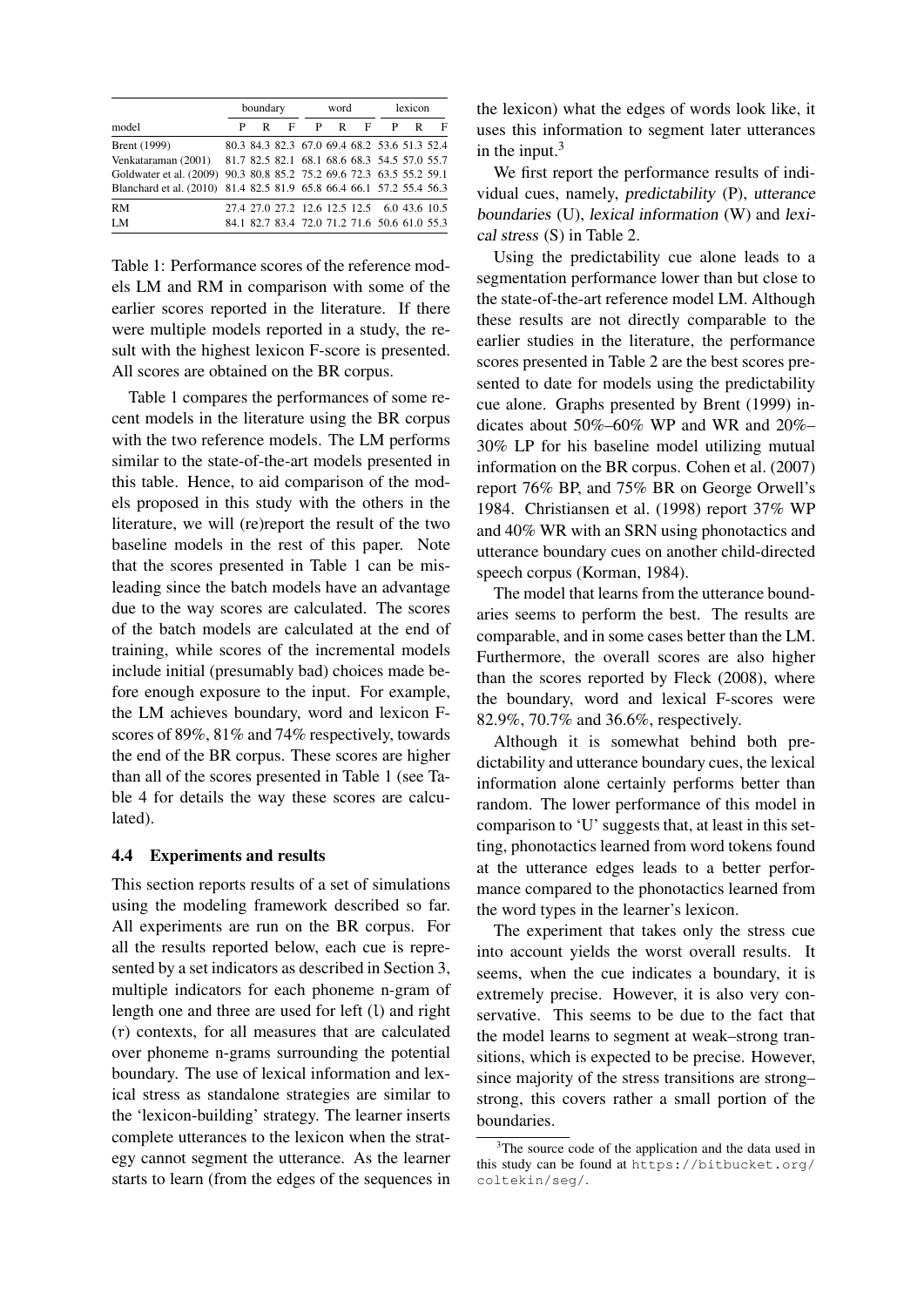<span id="page-6-2"></span>

|           | boundary |   |                                              |   | word |     |   | lexicon | error                   |              |            |
|-----------|----------|---|----------------------------------------------|---|------|-----|---|---------|-------------------------|--------------|------------|
| model     | P        | R | F                                            | P | R    | - F | P | R       | F                       | $E_{\alpha}$ | E.,        |
| P         |          |   | 69.6 92.5 79.5 56.9 70.2 62.9 36.7 49.8 42.3 |   |      |     |   |         |                         | 15.3         | 75         |
| U         |          |   | 82.9 84.8 83.8 70.5 71.7 71.1 33.8 66.9 44.9 |   |      |     |   |         |                         |              | 6.6 15.2   |
| W         |          |   | 77.5 71.3 74.3 60.6 57.2 58.9 18.3 47.7 26.4 |   |      |     |   |         |                         |              | 7.8 28.7   |
| <b>S</b>  |          |   | 78.2 8.2 14.8 26.5 9.7 14.2 8.2 38.7 13.5    |   |      |     |   |         |                         |              | $0.9$ 92.8 |
| <b>RM</b> |          |   | 27.4 27.0 27.2 12.6 12.5 12.5                |   |      |     |   |         | 6.0 43.6 10.5 27.1 73.0 |              |            |
| LM        |          |   | 84.1 82.7 83.4 72.0 71.2 71.6 50.6 61.0 55.3 |   |      |     |   |         |                         |              | 5.9 17.3   |

Table 2: Results of simulations using individual cues: predictability (P), utterance boundaries (U), lexicon (W) and lexical stress (S). The rows labeled LM and RM are scores of reference models repeated for ease of comparison.

<span id="page-6-3"></span>

|           |   | boundary |   |   | word |                                                       |     | lexicon | error |         |         |
|-----------|---|----------|---|---|------|-------------------------------------------------------|-----|---------|-------|---------|---------|
| model     | P | R        | F | P |      | $R$ F                                                 | - P | R       | -F    | $E_{0}$ | E.,     |
| PU        |   |          |   |   |      | 82.6 90.7 86.5 72.4 77.4 74.8 42.8 65.3 51.7          |     |         |       | 72      | 9.3     |
| PUW       |   |          |   |   |      | 83.7 91.2 87.3 74.1 78.8 76.4 43.9 67.7 53.3          |     |         |       | 67      | 88      |
| PUWS      |   |          |   |   |      | 92.8 75.7 83.4 78.3 68.1 72.9 26.8 62.7 37.5          |     |         |       |         | 22 24 3 |
| <b>RM</b> |   |          |   |   |      | 27.4 27.0 27.2 12.6 12.5 12.5 6.0 43.6 10.5 27.1 73.0 |     |         |       |         |         |
| LM        |   |          |   |   |      | 84.1 82.7 83.4 72.0 71.2 71.6 50.6 61.0 55.3 5.9 17.3 |     |         |       |         |         |

Table 3: Results of combination of strategies based on four cues: starting with predictability and utterance boundaries (PU), addition of lexicon (PUW) and lexical stress (PUWS). The rows labeled LM and RM are scores of reference models repeated for ease of comparison.

Table [3](#page-6-3) presents combination of predictability and utterance boundaries, followed by lexical information and stress. Here all indicators are combined in a flat, non-hierarchical manner. The combination of predictability and utterance boundaries results in higher F-scores, and it results in more balanced under- and over-segmentation errors. The addition of the lexical information provide a small but consistent improvement. However, adding stress information seems to have an adverse effect. Despite the increased boundary and word precision, all other performance scores go down substantially when we add the stress cue.

The scores in Table [3](#page-6-3) are obtained over the complete corpus. As noted in Section [4.3,](#page-4-4) these scores do not reflect the 'learned' state of the models. Furthermore, we are interested in the progress of a learner as more input is provided. To demonstrate both,  $E_0$  and  $E_u$  for all combined models are plotted in Figure [1](#page-7-0) for each 500 utterances.

An interesting observation that can be made in these graphs is that the models without the stress cue make fewer undersegmentation errors, with the cost of slightly higher oversegmentation. However, the strategy that combines all cues keeps

<span id="page-6-1"></span>

|                                                            |    | boundary |                                                      |             | word |  |  | lexicon | error |           |          |
|------------------------------------------------------------|----|----------|------------------------------------------------------|-------------|------|--|--|---------|-------|-----------|----------|
| model                                                      | P. | R        |                                                      | F P R F P R |      |  |  |         |       | $F E_{0}$ | $E_{11}$ |
| PU                                                         |    |          | 85.6 96.7 90.8 78.7 86.0 82.2 71.8 75.9 73.8 6.6 3.3 |             |      |  |  |         |       |           |          |
| <b>PUW</b>                                                 |    |          | 83.3 97.2 89.7 75.6 84.5 79.8 69.8 75.5 72.5 7.9     |             |      |  |  |         |       |           | 2.8      |
| PUWS 92.5 89.3 90.9 84.2 82.2 83.2 70.9 77.6 74.1 2.9 10.7 |    |          |                                                      |             |      |  |  |         |       |           |          |

Table 4: The same results presented in Table [3,](#page-6-3) but measured for the last 290-utterances (last block in an incremental experiment with 500-utterance increments).

oversegmentation errors low throughout the learning process, and towards the end, it makes fewer undersegmentation errors as well. This suggests that the model combining all cues, including the stress, may be doing better as it collects more evidence. To demonstrate this further, Table [4](#page-6-1) presents the same results presented in Table [3,](#page-6-3) calculated on the last block of an experiment where performance scores were calculated after every 500 input utterances. Besides demonstrating the increase in performance scores when calculated at later stages of learning, the differences between tables [3](#page-6-3) and [4](#page-6-1) show clearly that despite the fact that it has a detrimental affect when scores are calculated over the complete corpus, the stress cue has a positive effect at the end of the learning process. This suggests that the combined model using stress cue learns slower and makes more mistakes at the beginning. However as evidence accumulates, it starts to be useful, and increases the overall performance of the combined model.

#### <span id="page-6-0"></span>5 General discussion

This paper introduced an unsupervised and incremental model of segmentation that focuses on combining multiple cues relevant to child language acquisition as attested by earlier studies in psycholinguistics. Unsupervised and incremental models of segmentation that combine multiple cues are not new. There have been many models sharing these properties to some extent. In particular, the model presented in this paper has many similarities with an earlier connectionist model of segmentation presented by Christiansen et al. [\(1998\)](#page-8-9). However, unlike connectionist models, the model presented here uses accessible explicit representations, and an concrete learning procedure.

Most recent models with explicit representations and statistical learning procedures tend to be models that process their input in 'batch'. These models typically perform better when measured at the overall best performance level, and the insights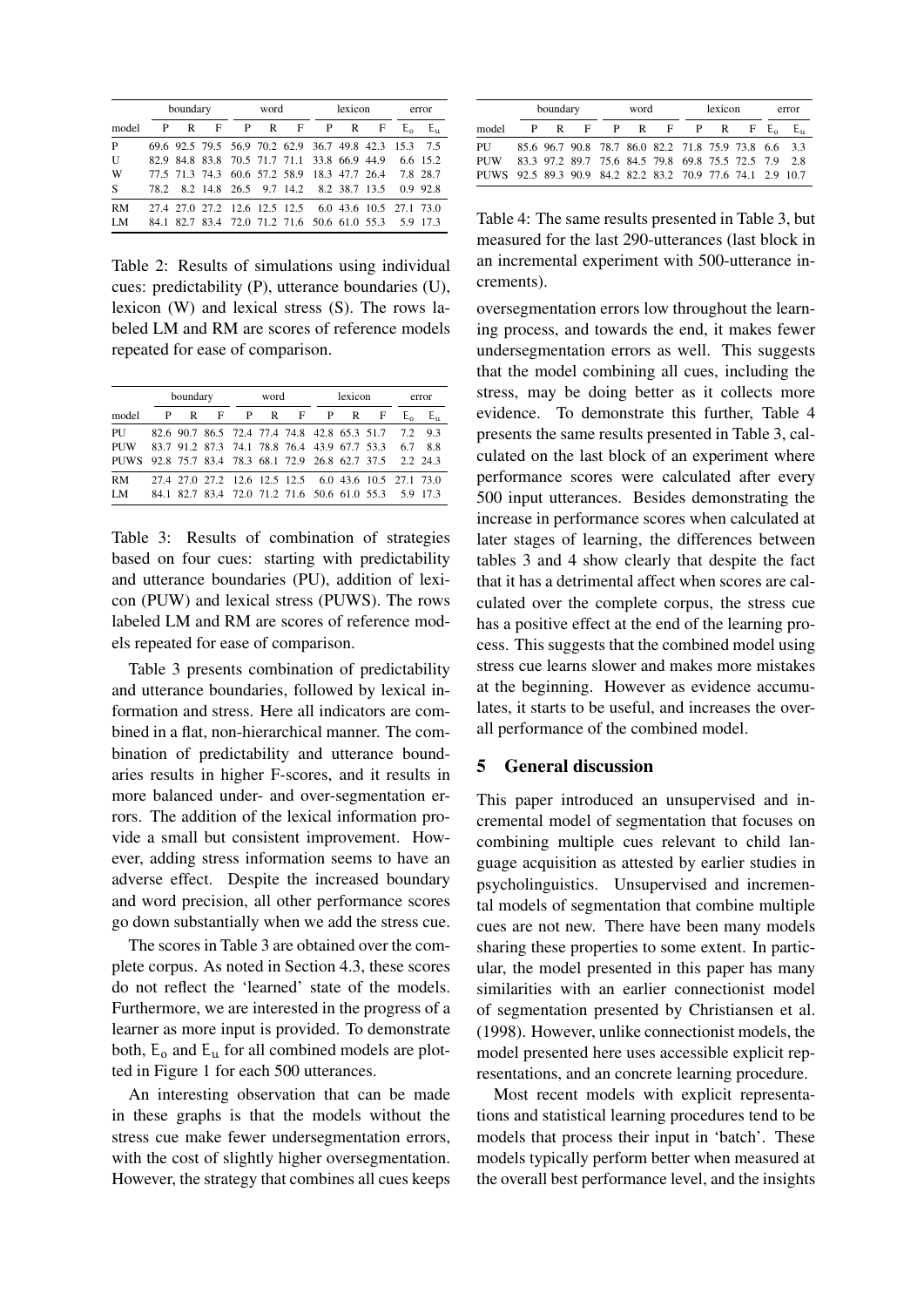<span id="page-7-0"></span>

Figure 1: Progression of (a) over- and (b) under-segmentation errors of the combined strategies.

we get from these models are undeniably useful. However, these models typically provide explanations at Marr's (1982) computational level. The modeling practice we follow is similar to these models in many ways, and can provide explanations for the same type of questions. However, it may also provide explanations at lower levels (e.g., Marr's algorithmic level). This is not to claim that children learn exactly the way the model learns. However, the type of models presented in this paper follow human behavior more faithfully, and, at least in principle, more detailed predictions can be tested on these models. Naturally, relevance of the findings for human cognition will be increased as we constrain our models further in accordance with what we know about the cognitive processes.

The first contribution of this study is the description of a modeling framework that follows what we know about human segmentation process with high fidelity while keeping the benefits of a model with explicit representations and statistical learning methods.

Besides the performance scores that are competitive with the state-of-the-art models in the literature, the simulations also provide some insights regarding the cues commonly studied in the psycholinguistics literature. Some of the findings confirm the previous results. Indeed, it seems that combining multiple cues help. However, the properties of the modeling framework presented in this paper allows us to make some other interesting observations, for example, the effect of stress cue presented in Section [4.4.](#page-5-2)

When we look at the overall effect of the stress cue throughout the complete simulations, it seems stress degrades the performance. However, if we take a look at the models' performances at the end of the learning, we see that effect of the stress cue is actually positive. In other words, once 'bootstrapped' by the other cues, stress becomes a useful cue. Furthermore, the way the stress cue is useful for the model is also in line with the findings in the literature where stress is commonly found to be a dominant cue (Jusczyk, Cutler, et al., [1993;](#page-8-3) Thiessen and Saffran, [2003\)](#page-9-1). Given the findings here that stress is rather a precise cue (despite its low recall), it is understandable why it dominates the boundary decisions when available.

The segmentation model presented in this paper demonstrates a way to achieve good segmentation performance using more cognitively relevant and transparent strategies. It is also instrumental at investigating some of the interesting issues regarding cue combination in segmentation, and it is a first step towards models that are more faithful to the human segmentation process. Among other things, we consider two important improvements to the model described here for future work. First, although the combination method used (weighted majority voting) has been successful, other methods such as Bayesian cue combination used for modeling other cognitive processes may be a better approach for segmentation as well. The second improvement we plan is regarding the input. Even though we used a standard corpus as used by many other studies in the literature, it is idealized (e.g., contains no phonetic variation), and poor (e.g., lacking some cues that are available to children) at the same time. Hence, as well as better input representations, using input with variation and noise, and the use of different languages are steps we would like to take in future studies towards a better modeling of segmentation.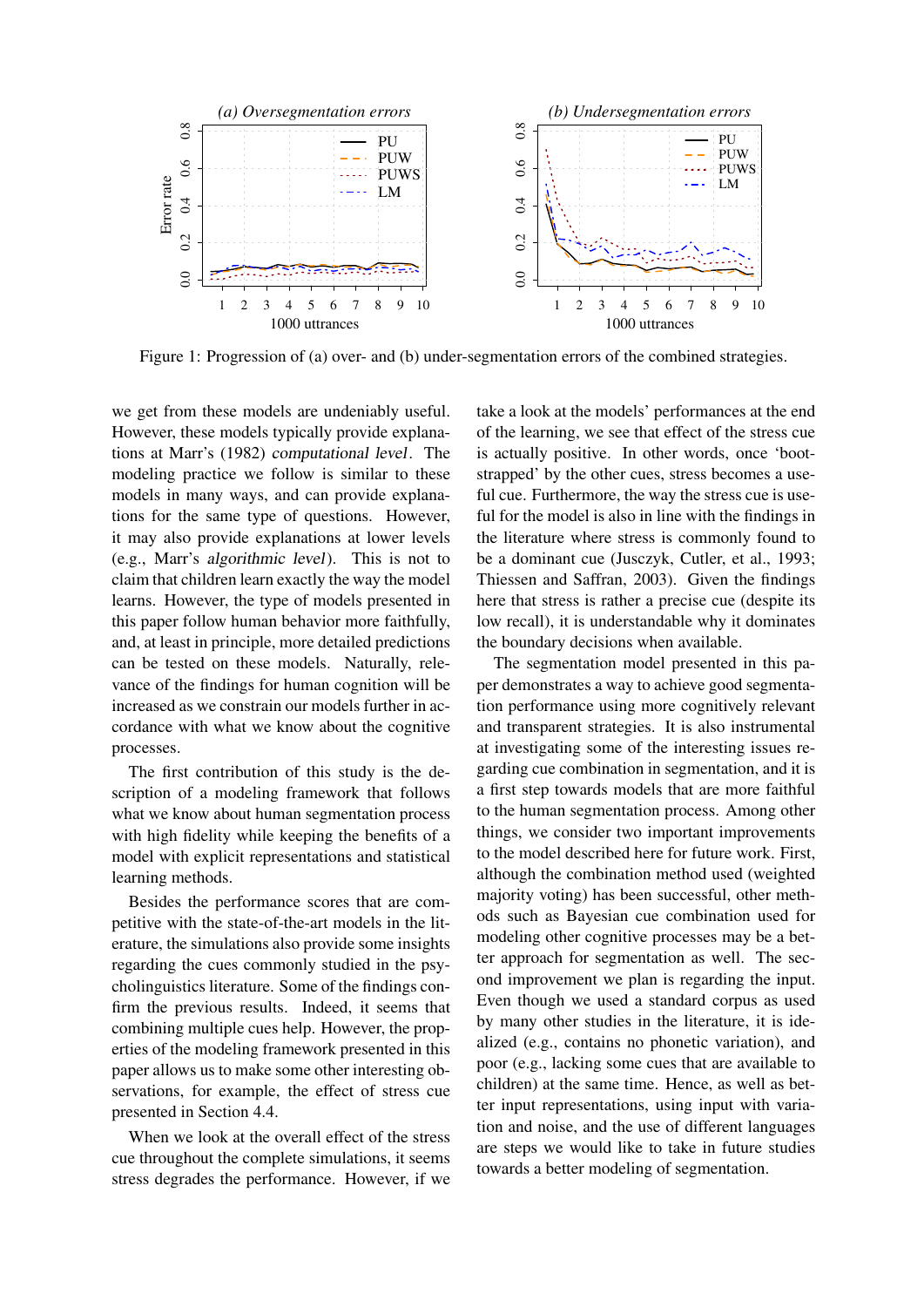#### References

- <span id="page-8-26"></span>Richard N. Aslin, Julide Z. Woodward, Nicholas P. LaMendola, and Thomas G. Bever (1996). "Models of Word Segmentation in Fluent Maternal Speech to Infants". In: Signal to Syntax: Bootstrapping From Speech to Grammar in Early Acquisition. Ed. by James L. Morgan and Katherine Demuth. Lawrence Erlbaum Associates. Chap. 8, pp. 117– 134.
- <span id="page-8-33"></span>Nan Bernstein Ratner (1987). "The phonology of parentchild speech". In: Children's language. Ed. by K. Nelson and A. van Kleeck. Vol. 6. Hillsdale, NJ: Erlbaum, pp. 159–174.
- <span id="page-8-17"></span>Christopher M. Bishop (2006). Pattern Recognition and Machine Learning. Springer.
- <span id="page-8-35"></span>Daniel Blanchard, Jeffrey Heinz, and Roberta Golinkoff (2010). "Modeling the contribution of phonotactic cues to the problem of word segmentation". In: Journal of Child Language 37.Special Issue 03, pp. 487–511.
- <span id="page-8-28"></span>Michael R. Brent (1996). "Advances in the computational study of language acquisition". In: Cognition 61 (1-2), pp. 1–38.
- <span id="page-8-11"></span>Michael R. Brent (1999). "An Efficient, Probabilistically Sound Algorithm for Segmentation and Word Discovery". In: Machine Learning 34.1-3, pp. 71–105.
- <span id="page-8-10"></span>Michael R. Brent and Timothy A. Cartwright (1996). "Distributional regularity and phonotactic constraints are useful for segmentation". In: Cognition 61 (1-2), pp. 93–125.
- <span id="page-8-9"></span>Morten H. Christiansen, Joseph Allen, and Mark S. Seidenberg (1998). "Learning to Segment Speech Using Multiple Cues: A Connectionist Model". In: Language and Cognitive Processes 13.2, pp. 221–268.
- <span id="page-8-36"></span>Paul Cohen, Niall Adams, and Brent Heeringa (2007). "Voting experts: An unsupervised algorithm for segmenting sequences". In: Intelligent Data Analysis 11.6, pp. 607–625.
- <span id="page-8-24"></span>Çağrı Çöltekin (2011). "Catching Words in a Stream of Speech: Computational simulations of segmenting transcribed child-directed speech". PhD thesis. University of Groningen.
- <span id="page-8-1"></span>Anne Cutler and Sally Butterfield (1992). "Rhythmic cues to speech segmentation: Evidence from juncture misperception". In: Journal of Memory and Language 31.2, pp. 218– 236.
- <span id="page-8-0"></span>Delphine Dahan and James S. Magnuson (2006). "Spoken Word Recognition". In: Handbook of Psycholinguistics. 2nd. Elsevier. Chap. 8, pp. 249–283.
- <span id="page-8-8"></span>Jeffrey L. Elman (1990). "Finding Structure in Time". In: Cognitive Science 14, pp. 179–211.
- <span id="page-8-29"></span>Margaret M. Fleck (2008). "Lexicalized phonotactic word segmentation". In: Proceedings of the Annual Meeting of the Association of Computational Linguistics (ACL-08), pp. 130–138.
- <span id="page-8-31"></span>Timothy Gambell and Charles Yang (2006). Word segmentation: Quick but not dirty. Unpublished manuscript.
- <span id="page-8-12"></span>Sharon Goldwater, Thomas L. Griffiths, and Mark Johnson (2009). "A Bayesian framework for word segmentation: Exploring the effects of context". In: Cognition 112 (1), pp. 21–54.
- <span id="page-8-22"></span>Katharine Graf Estes, Julia L. Evans, Martha W. Alibali, and Jenny R. Saffran (2007). "Can Infants Map Meaning to Newly Segmented Words? Statistical Segmentation and Word Learning". In: Psychological Science 18.3, pp. 254– 260.
- <span id="page-8-20"></span>Zellig S. Harris (1955). "From Phoneme to Morpheme". In: Language 31.2, pp. 190–222.
- <span id="page-8-16"></span>Gaja Jarosz and J. Alex Johnson (2013). "The Richness of Distributional Cues to Word Boundaries in Speech to Young Children". In: Language Learning and Development 9.2, pp. 175–210.
- <span id="page-8-6"></span>Elizabeth K. Johnson and Peter W. Jusczyk (2001). "Word Segmentation by 8-Month-Olds: When Speech Cues Count More Than Statistics". In: Journal of Memory and Language 44.4, pp. 548–567.
- <span id="page-8-13"></span>Mark Johnson and Sharon Goldwater (2009). "Improving nonparameteric Bayesian inference: experiments on unsupervised word segmentation with adaptor grammars". In: Proceedings of Human Language Technologies: The 2009 Annual Conference of the North American Chapter of the Association for Computational Linguistics, pp. 317–325.
- <span id="page-8-30"></span>Peter W. Jusczyk (1999). "How infants begin to extract words from speech". In: Trends in Cognitive Sciences 3.9, pp. 323–328.
- <span id="page-8-3"></span>Peter W. Jusczyk, Anne Cutler, and Nancy J. Redanz (1993). "Infants' preference for the predominant stress patterns of English words". In: Child Development 64.3, pp. 675– 687.
- <span id="page-8-5"></span>Peter W. Jusczyk, Elizabeth A. Hohne, and Angela Bauman (1999). "Infants' sensitivity to allophonic cues for word segmentation". In: Perception and Psychophysics 61.8, pp. 1465–1476.
- <span id="page-8-2"></span>Peter W. Jusczyk, Derek M. Houston, and Mary Newsome (1999). "The Beginnings of Word Segmentation in English-Learning Infants". In: Cognitive Psychology 39, pp. 159–207.
- <span id="page-8-34"></span>Myron Korman (1984). "Adaptive aspects of maternal vocalizations in differing contexts at ten weeks". In: First Language 5, pp. 44–45.
- <span id="page-8-15"></span>Constantine Lignos (2011). "Modeling infant word segmentation". In: Proceedings of the Fifteenth Conference on Computational Natural Language Learning, pp. 29–38.
- <span id="page-8-19"></span>Nick Littlestone and Manfred K. Warmuth (1994). "The Weighted Majority Algorithm". In: Information and Computation 108.2, pp. 212–261.
- <span id="page-8-32"></span>Brian MacWhinney and Catherine Snow (1985). "The child language data exchange system". In: Journal of Child Language 12.2, pp. 271–269.
- David Marr (1982). Vision: A Computational Investigation into the Human Representation and Processing of Visual Information. New York: Freeman.
- <span id="page-8-14"></span>Padraic Monaghan and Morten H. Christiansen (2010). "Words in puddles of sound: modelling psycholinguistic effects in speech segmentation". In: Journal of Child Language 37.Special Issue 03, pp. 545–564.
- <span id="page-8-18"></span>Anand Narasimhamurthy (2005). "Theoretical Bounds of Majority Voting Performance for a Binary Classification Problem". In: IEEE Trans. Pattern Anal. Mach. Intell. 27 (12), pp. 1988–1995.
- <span id="page-8-21"></span>Elissa L. Newport and Richard N. Aslin (2004). "Learning at a distance: I. Statistical learning of non-adjacent dependencies". In: Cognitive Psychology 48.2, pp. 127–162.
- <span id="page-8-25"></span>Bruna Pelucchi, Jessica F. Hay, and Jenny R. Saffran (2009). "Learning in reverse: Eight-month-old infants track backward transitional probabilities". In: Cognition 113.2, pp. 244–247.
- <span id="page-8-23"></span>Pierre Perruchet and Stéphane Desaulty (2008). "A role for backward transitional probabilities in word segmentation?" In: Memory and Cognition 36.7, pp. 1299–1305.
- <span id="page-8-4"></span>Jenny R. Saffran, Richard N. Aslin, and Elissa L. Newport (1996). "Statistical learning by 8-month old infants". In: Science 274.5294, pp. 1926–1928.
- <span id="page-8-27"></span>Ivelin Stoianov and John Nerbonne (2000). "Exploring Phonotactics with Simple Recurrent Networks". In: Proceedings of Computational Linguistics in the Netherlands 1999. Ed. by Frank van Eynde, Ineke Schuurman, and Ness Schelkens, pp. 51–67.
- <span id="page-8-7"></span>Kari Suomi, James M. McQueen, and Anne Cutler (1997). "Vowel Harmony and Speech Segmentation in Finnish". In: Journal of Memory and Language 36.3, pp. 422–444.